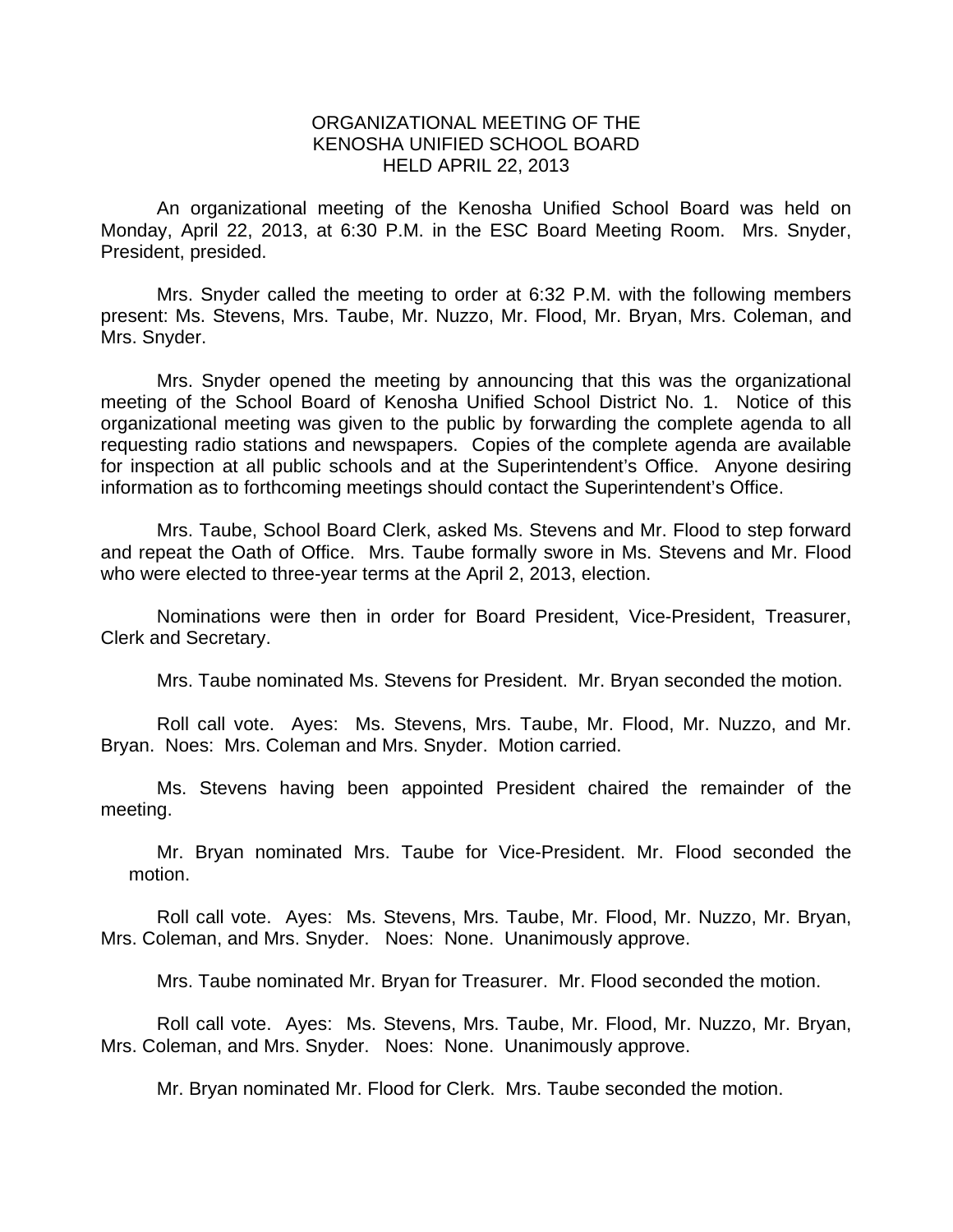Roll call vote. Ayes: Ms. Stevens, Mrs. Taube, Mr. Flood, Mr. Nuzzo, Mr. Bryan, Mrs. Coleman, and Mrs. Snyder. Noes: None. Unanimously approve.

 Mrs. Snyder nominated Ms. Busby for Board Secretary. Mrs. Taube seconded the motion.

Roll call vote. Ayes: Ms. Stevens, Mrs. Taube, Mr. Flood, Mr. Nuzzo, Mr. Bryan, Mrs. Coleman, and Mrs. Snyder. Noes: None. Unanimously approve.

Mr. Bryan moved that the School Board meetings continue to be held at 7:00 P.M. on the fourth Tuesday of each month at the Educational Support Center and school sites to be determined. Mrs. Coleman seconded the motion.

Roll call vote. Ayes: Ms. Stevens, Mrs. Taube, Mr. Flood, Mr. Nuzzo, Mr. Bryan, Mrs. Coleman, and Mrs. Snyder. Noes: None. Unanimously approve.

Mrs. Taube moved that the School Board 1) adopt the attached Schedule of Authorized Public Depositories, 2) assign the Chief Financial Officer the authority to approve debt as needed, in the form of the \$1,000,000 Line of Credit through Johnson Bank, and 3) approve the continued relationship with Johnson Bank extending their contract for another three years through 2016 with the option to extend for an additional two 2-year terms. Mr. Nuzzo seconded the motion.

Roll call vote. Ayes: Ms. Stevens, Mrs. Taube, Mr. Flood, Mr. Nuzzo, Mr. Bryan, Mrs. Coleman, and Mrs. Snyder. Noes: None. Unanimously approve.

 Mrs. Snyder moved that the School Board approve the Legal Services as contained in the agenda. Mrs. Coleman seconded the motion.

 Mrs. Taube moved to amend the motion to approve the Legal Services as contained in the agenda and that a Request for Proposal (RFP) for Legal Services be pursued. Mrs. Snyder seconded the motion.

Roll call vote on the amended motion. Ayes: Ms. Stevens, Mrs. Taube, Mr. Flood, Mr. Nuzzo, Mr. Bryan, Mrs. Coleman, and Mrs. Snyder. Noes: None. Unanimously approve.

Roll call vote on the original motion. Ayes: Ms. Stevens, Mrs. Taube, Mr. Flood, Mr. Nuzzo, Mr. Bryan, Mrs. Coleman, and Mrs. Snyder. Noes: None. Unanimously approve.

 Ms. Busby conducted a drawing of names for the new voting order. The voting order will be Mrs. Taube, Mr. Flood, Mrs. Nuzzo, Mrs. Snyder, Mrs. Coleman, Mrs. Bryan, and Ms. Stevens.

Mr. Bryan moved that the Board authorize the President's signature to appear on all checks as the third signature with the Clerk and Treasurer and authorize the use of